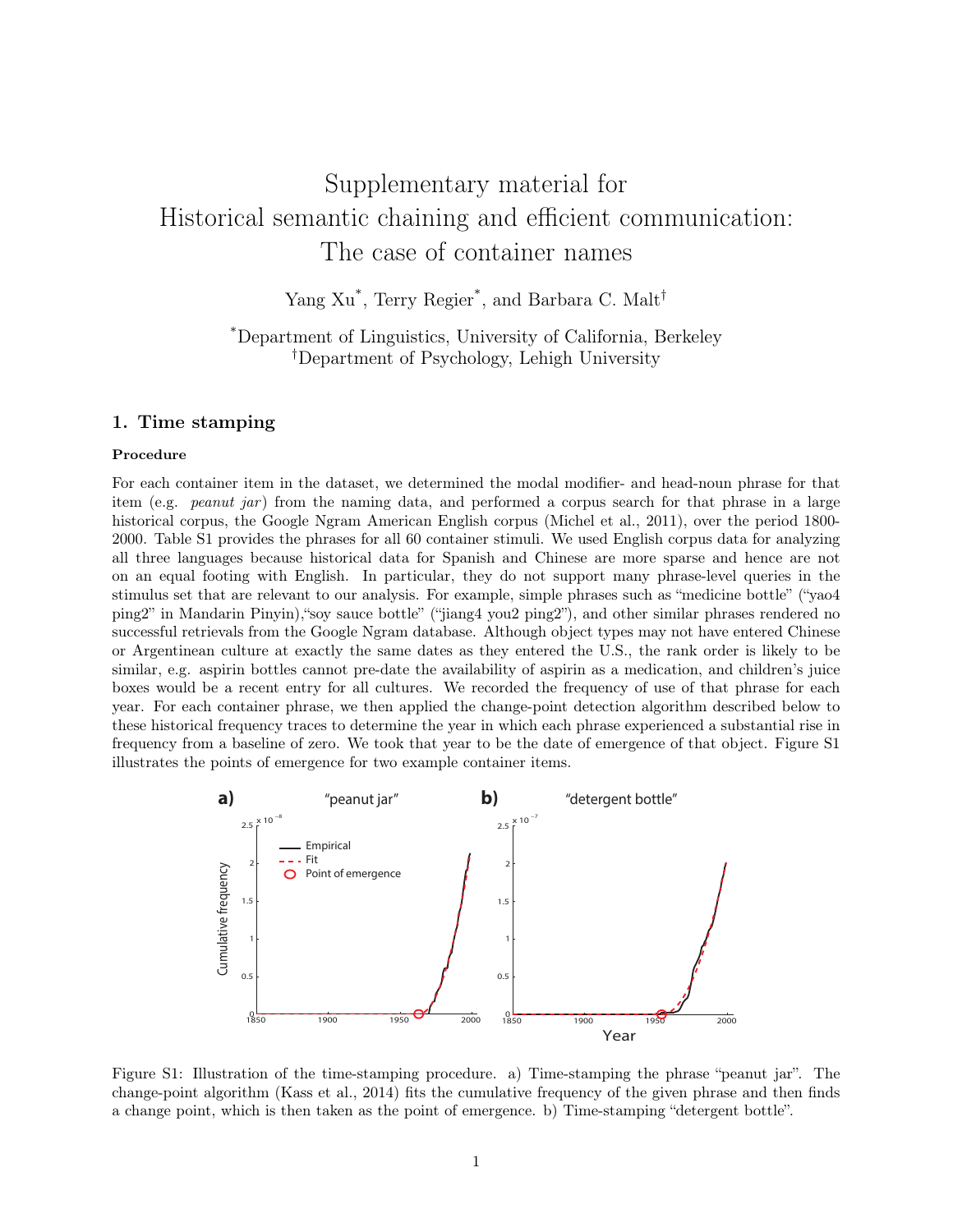| Index            | Phrase             | Index  | Phrase            | Index  | Phrase               |
|------------------|--------------------|--------|-------------------|--------|----------------------|
| 1                | metal container    | 21     | plastic bottle    | 41     | baby bottle          |
| $\overline{2}$   | film container     | 22     | plastic container | 42     | glass bottle         |
| $\boldsymbol{3}$ | eye drop bottle    | 23     | spray can         | 43     | plastic jug          |
| $\overline{4}$   | bottle of vitamins | 24     | spray can         | 44     | peanut jar           |
| $\bf 5$          | bottle of aspirin  | 25     | lotion container  | 45     | tupperware container |
| $\,6$            | plastic container  | 26     | bottle of cleaner | 46     | can of orange juice  |
| 7                | glass jar          | 27     | jelly jar         | 47     | spray can            |
| 8                | iodine bottle      | 28     | squeeze bottle    | 48     | plastic container    |
| 9                | plastic container  | 29     | plastic jar       | 49     | squeeze bottle       |
| 10               | spice jar          | 30     | glass jar         | 50     | glass bottle         |
| 11               | olive jar          | 31     | glass jar         | 51     | squeeze bottle       |
| 12               | baby food jar      | 32     | juice box         | 52     | lotion container     |
| 13               | plastic jar        | 33     | squeeze bottle    | 53     | salt container       |
| 14               | glass jar          | 34     | glass jar         | 54     | can of oil           |
| 15               | applesauce jar     | $35\,$ | plastic container | $55\,$ | squeeze bottle       |
| 16               | plastic container  | $36\,$ | peanut butter jar | 56     | spray bottle         |
| 17               | plastic jar        | 37     | glass jar         | 57     | detergent bottle     |
| 18               | glass jar          | 38     | glass jar         | 58     | plastic container    |
| 19               | glass jar          | 39     | plastic container | 59     | plastic container    |
| 20               | squeeze tube       | 40     | baby bottle       | 60     | jug of milk          |

Table S1: Phrases for 60 container stimuli used by Malt et al. (1999).

#### Change-point detection

To time-stamp a container phrase, we applied a change point detection algorithm (Kass, Eden, & Brown, 2014, sections 14.2.1 and 14.2.2) to its frequency trace. This algorithm defines a change point in the cumulative frequency that optimally divides between a piecewise linear (plateau) region and a quadratic (rising) region. Formally, we search for an optimal changing point  $\tau$  that minimizes the mean squared error between the empirical cumulative frequency F and the fitted one  $\hat{F}$  specified as the following:

$$
\hat{F} = \begin{cases}\n0 & \text{if } t < \tau \\
k(t - \tau)^2 & \text{if } t > = \tau\n\end{cases},\n\tag{1}
$$

where t indexes over time and k is a parameter we fit to data. The quadratic form offers a smooth transition in the fitted curve. This change-point detection algorithm yielded a mean correlation of 0.99 (standard deviation: 0.15) between empirical and fitted frequencies across 60 container phrases, which suggests that it is effective in capturing the emerging trends in the historical frequencies.

#### 2. Analysis of model fit

We sought to determine whether the superiority of the chaining model over the clustering model was greater when assessed relative to our data than when assessed relative to hypothetical variants of our data. To test this, we applied a standard permutation test. For each round of permutation, we randomized the category labels of exemplars while preserving the dates (or historical order) and similarity relations of exemplars. We generated 10,000 such permuted sets and applied both models in the same predictive task as we had with the original set for each language. We then compared the between-model (chaining - clustering) difference in predictive accuracy in the original set to each of those in the permuted set. This test yields a significant overall result: the advantage of the chaining model over the clustering model is greater in the actual data than in the permuted datasets (combined  $p < 0.005$  under Fisher's test);  $p < 0.05$  for English,  $p < 0.08$  for Spanish, and  $p < 0.02$  for Chinese. We observe that chaining model is less superior for Spanish than for English and Chinese. The explanation for this difference may be that the chaining effect may be sensitive